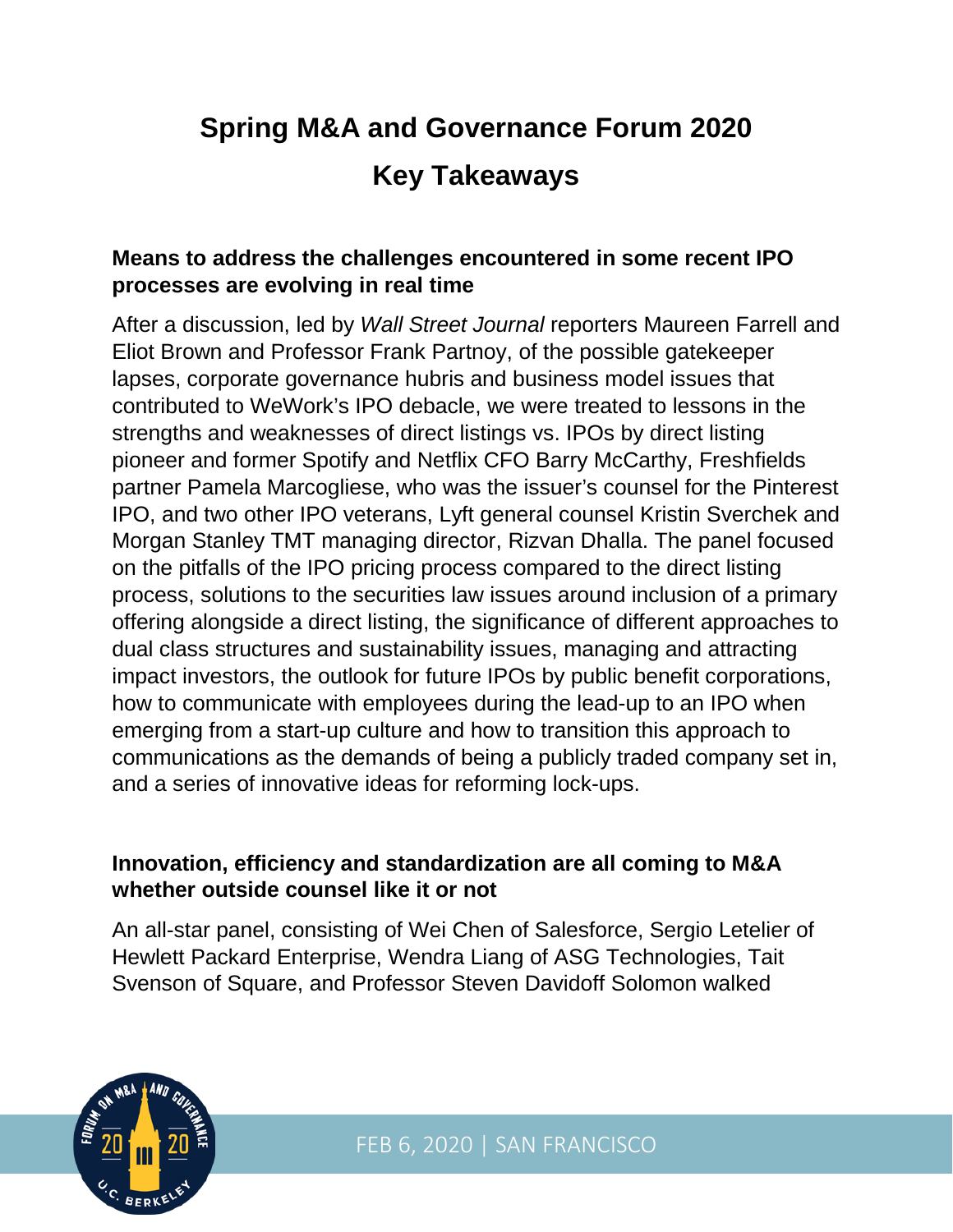through how they are streamlining and improving the effectiveness of due diligence and negotiation processes through reform of their internal legal organizations and new uses of AI, including a new initiative among several in-house legal departments to collaborate on a project to take the abilities of AI in diligence to a new level far beyond existing product offerings. The panel further outlined the ways that representation and warranty insurance can make M&A processes more efficient and concurrently pointed to those scenarios where insurance is not a good choice due to the scope of the exclusions and costs. The limited use of insurance in tech M&A seems certain to change, but not overnight. In addition, while differing in their views on some of the substance of the "open source" term sheet published by Atlassian last year (where Wendra had been the chief M&A lawyer until year-end), there was a consensus that the term sheet represented a constructive move toward standardization in private M&A, which is long overdue. The pendulum is swinging strongly away from over reliance on huge teams of outside lawyers recreating wheels.

### **CFIUS is now broader than ever in scope and authority, but we can expect movement toward quicker, more transparent and more openness to dialogue in some reviews**

The "new" CFIUS regime was scheduled to enter into effect the week after the conference. Against this backdrop, we were honored to witness a rare "fireside chat" between Freshfields Partner Aimen Mir – who led all the CFIUS reviews of transactions for several years until he entered private practice in 2019 – and his successor at CFIUS, Thomas Feddo. First, the pair walked us through the nuances around the new definitions of "noncontrolling non-passive" investments that are subject to review and the categories of sub-industries that would be subject to mandatory review and eligible for expedited review, respectively. Then they talked process. The key take-aways from the discussion were about how merger parties can help shape the government's understandings of the transaction's subject matter early in the process and how now that CFIUS has broader

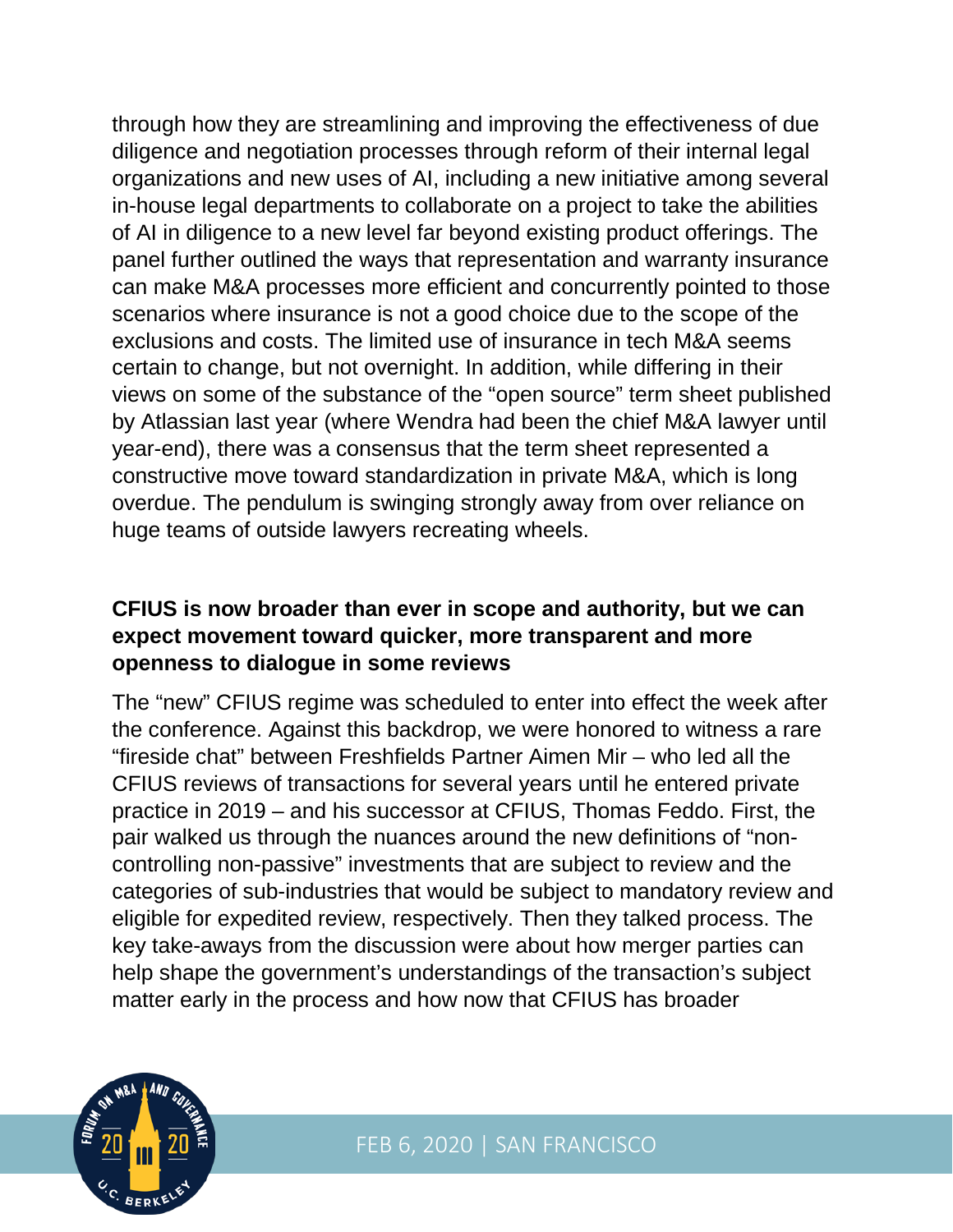jurisdiction and authority than ever before, Thomas and his team are going to find ways to be more transparent, exchange in more constructive dialogue, and be more timely in many instances – a departure from some of the opaqueness and delays that have characterized CFIUS reviews in the past. The toughest cases may still meet with limits on transparency and dialogue due to the existence of classified information and delays due to the complexity of the risks in question, but an increase in internal resources and more nuanced approaches and processes that separate the harder from the easier cases are going to permit CFIUS to become less difficult for some of us to navigate for a number of less controversial transactions. The pace and results of CFIUS reviews will, however, depend as well on whether the parties self-assess where their transaction may raise national security issues – keeping in mind that the tough spots may not even relate to assets or operations that the parties perceive as material to the transaction – and work proactively with CFIUS from the outset of the process, not just in response to red flags raised by CFIUS well into the process.

#### **Shareholders are continuing to find new ways to pressure directors**

The fireside chat between Vice Chancellor Kathaleen S. McCormick of Delaware Court of Chancery, Professor Jill Fisch and Freshfields litigation partner Meredith Kotler focused on the increased use by shareholders of Section 220 to obtain nonpublic materials from companies, how detailed minutes may deter courts from granting access beyond the minutes (i.e., to the personal electronic communications of directors and officers) in response to Section 220 demands, the changing landscape of what objectives the courts will find justify a Section 220 demand and how plaintiffs are learning to manage this landscape, how overly aggressive and simplistic defenses against these demands are ineffective, and the way these demands are being used to build cases that directors had significant conflicts or breached their duties of care in connection with mergers, proxy contests and adverse developments. Additional topics included the dangers

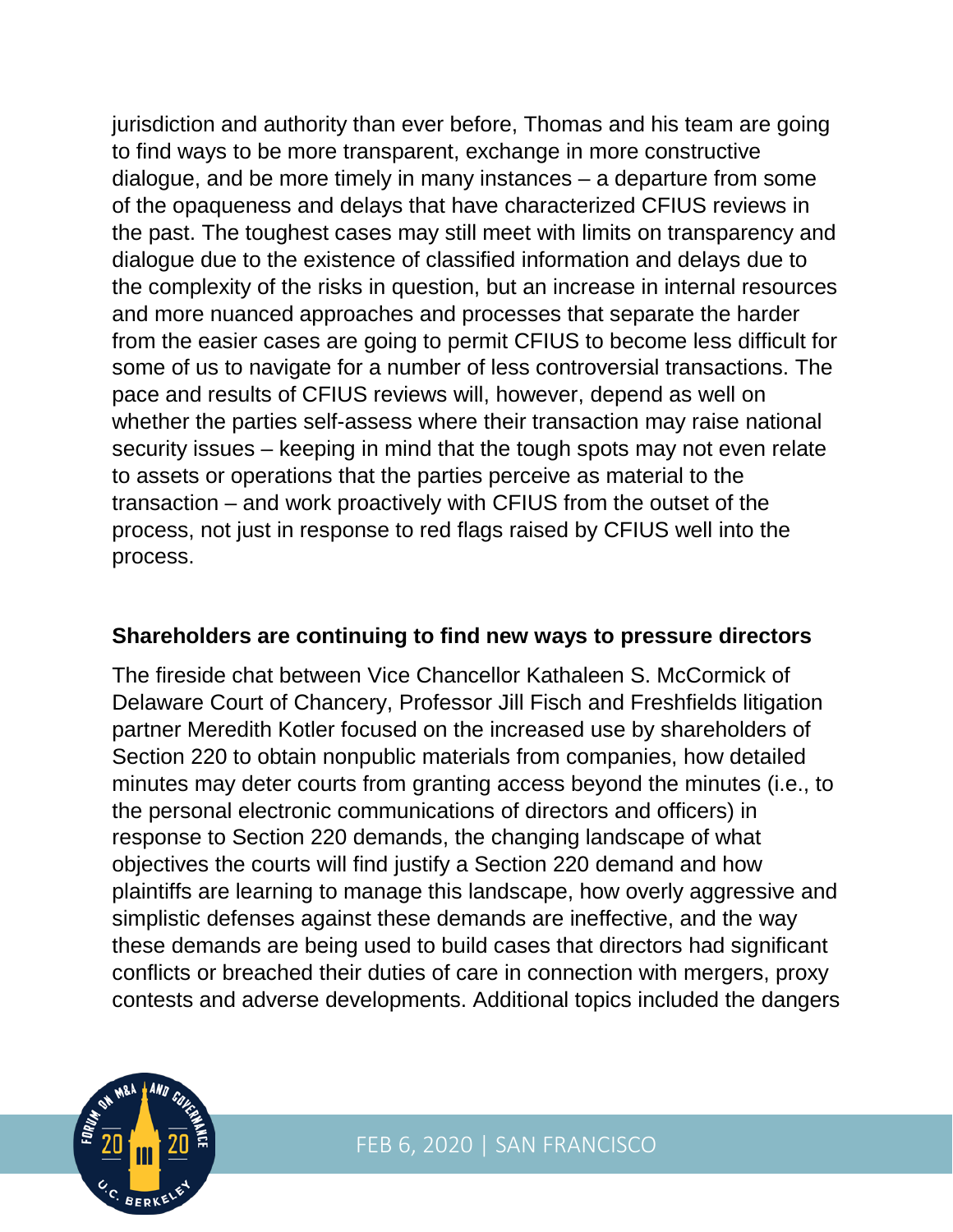of directors' lacking independence in the increasingly dynamic corporate world where companies are frequently finding themselves to unexpectedly be competitors as a result of new technology, M&A or shifts in strategy; the new line of claims that determinations of director compensation are made by conflicted directors and therefore must be subject to entire fairness review (and the limited fee awards to plaintiffs' counsel in these cases); and the risks of personal liability that officers face in connection with merger litigation as a result of the unavailability under Delaware law of the exculpation available to directors.

## **The approach to cybersecurity and data privacy thus far is actually making the situation worse**

Alex Stamos, the outspoken former chief security officer at Facebook, Professor Catherine Crump and Freshfields partner Giles Pratt spoke about global oversight of cybersecurity and data privacy by boards and management. Alex outlined the flaws of the GDPR regime, the misplaced focus on protecting personally identifiable information to the exclusion of other sensitive information, and the disincentives to reporting or promotion of learning across the corporate spectrum from data breaches. He explained how these problems have led us to a world where hackers are taking advantage of the same vulnerabilities again and again because nobody is learning the lessons of past breaches. He led the conference through proposals for reform that included a regime analogous to that which applies to airlines where any vulnerability is immediately reported and studied and lessons learned are disseminated widely

### **Antitrust review is now about a lot more than just market concentration**

A stellar discussion among Annemiek Wilpshaar of the European Commission - DG Competition, Scott Fitzgerald of the DOJ-Antitrust